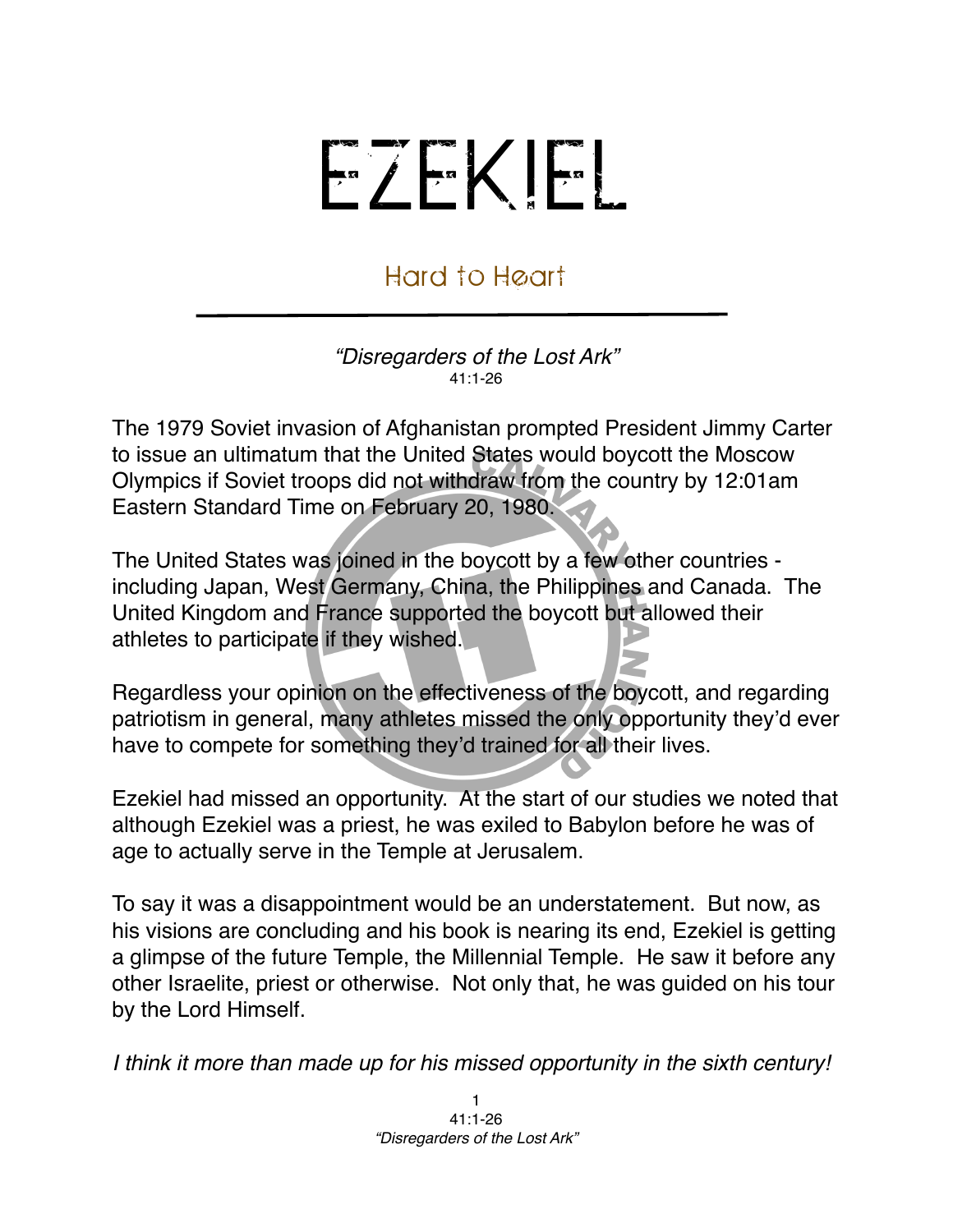What is it you and I may ʻmiss' as we are called upon to serve the Lord? Seriously, there are sacrifices to be made if you are going to live for Jesus.

But rather than stew over them, get depressed by them, determine to look ahead to what the Lord has promised you.

As we follow Ezekiel on his tour I can't help but think of the day I will be led by the Lord to the door of the mansion He's been away preparing for me in a city He's building for us, made of all the finest and most precious materials in all creation.

It's a thought that has motivated saints for centuries. In the famous Hall of Faith chapter (Hebrews 11), Abraham is described as going "out to the place which he would receive as an inheritance... And he went out, not knowing where he was going. By faith he dwelt in the land of promise as in a foreign country, dwelling in tents with Isaac and Jacob, the heirs with him of the same promise; for he waited for the city which has foundations, whose builder and maker is God (v8-10).

Later in the chapter saints are described who "wandered about in sheepskins and goatskins, being destitute, afflicted, tormented - of whom the world was not worthy. They wandered in deserts and mountains, in dens and caves of the earth" (v37-38).

If you're slightly discouraged about your situation, think of Ezekiel's sneakpeak as an example of what is waiting for you.

In verses one through four Ezekiel was shown the holy of holies and the Most Holy Place.

Ezekiel 41:1 Then he brought me into the sanctuary and measured the doorposts, six cubits wide on one side and six cubits wide on the other side - the width of the tabernacle.

Ezekiel 41:2 The width of the entryway was ten cubits, and the side walls of the entrance were five cubits on this side and five cubits on the other side; and he measured its length, forty cubits, and its width, twenty cubits.

Ezekiel 41:3 Also he went inside and measured the doorposts, two cubits; and the entrance, six cubits high; and the width of the entrance, seven cubits.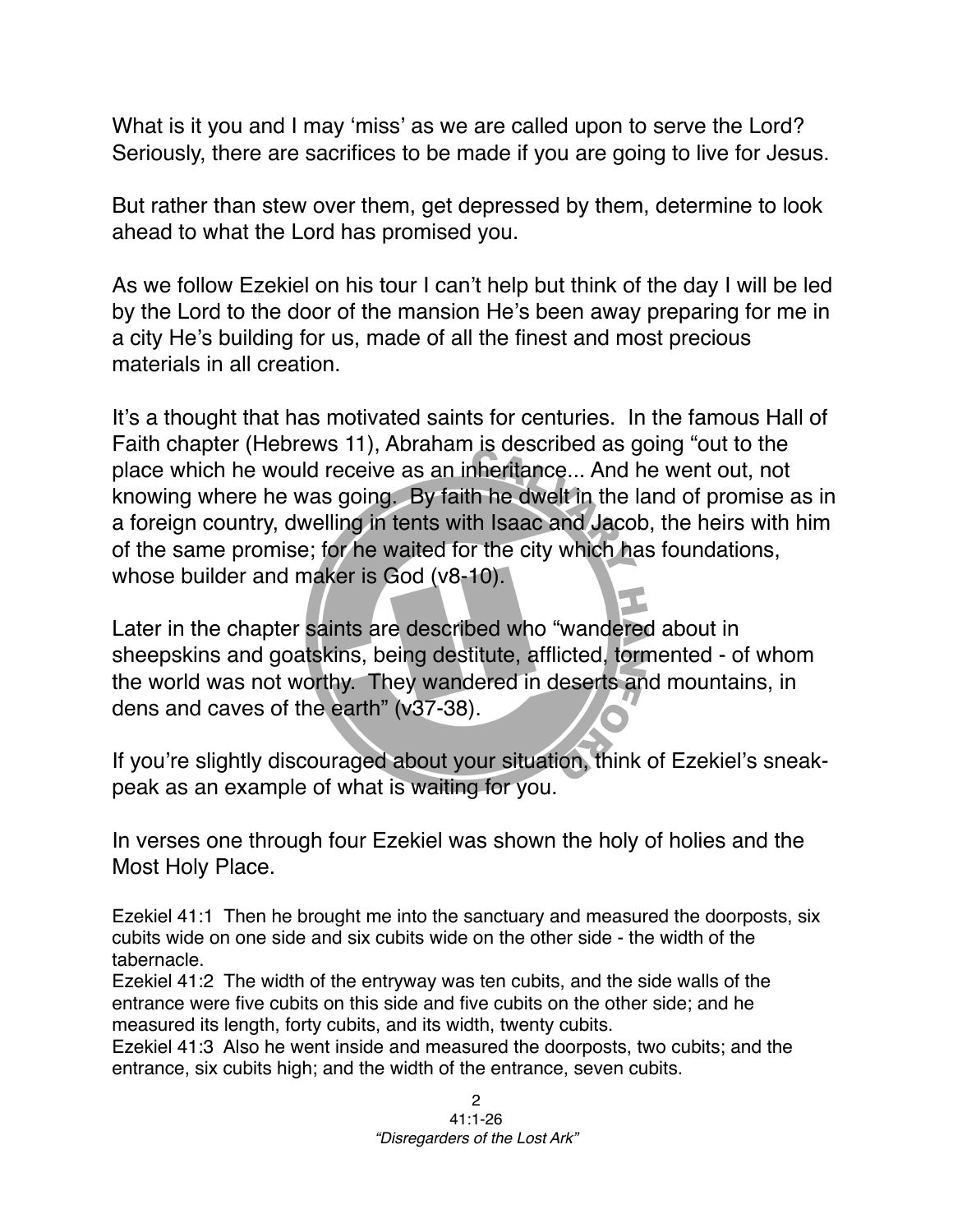Ezekiel 41:4 He measured the length, twenty cubits; and the width, twenty cubits, beyond the sanctuary; and he said to me, "This is the Most Holy Place."

In the Old Testament Tabernacle and, later, Temple, the Most Holy Place was God's special dwelling place in the midst of His people. The Most Holy Place was a perfect cube — its length, width and height were all equal to 15 feet. During the Israelites' wanderings in the wilderness, God appeared as a pillar of cloud or fire in and above this chamber.

A thick curtain separated the holy of holies from the Most Holy Place. This curtain, known as the "veil," was made of fine linen and blue, purple and scarlet yarn. There were figures of cherubim (angels) embroidered onto it. These cherubim were also on the innermost layer of covering of the tent. If one looked upward, they would see the cherubim figures.

The word "veil" in Hebrew means a screen, divider or separator that hides. What was this curtain hiding? It was shielding a holy God from sinful man. Whoever entered into the Holy of Holies was entering the very presence of God. In fact, anyone except the high priest who entered the Holy of Holies would die. Even the high priest, God's chosen mediator with His people, could only pass through the veil and enter this sacred dwelling once a year, on a prescribed day called the Day of Atonement.

When Jesus died the veil in the Temple was torn from top to bottom. It signified that the way into the presence of God was open to all through the mediation of Jesus.

The Lord takes Ezekiel into the holy place, the outer room, but not into the "Most Holy Place." He alone enters that chamber.

There's no veil, signifying that access to the Lord is always available. But there remains a separation to communicate to nonbelievers that God is holy.

The fact this Person guiding Ezekiel's tour freely enters the Most Holy Place is perhaps the strongest evidence it is Jesus and not an angel.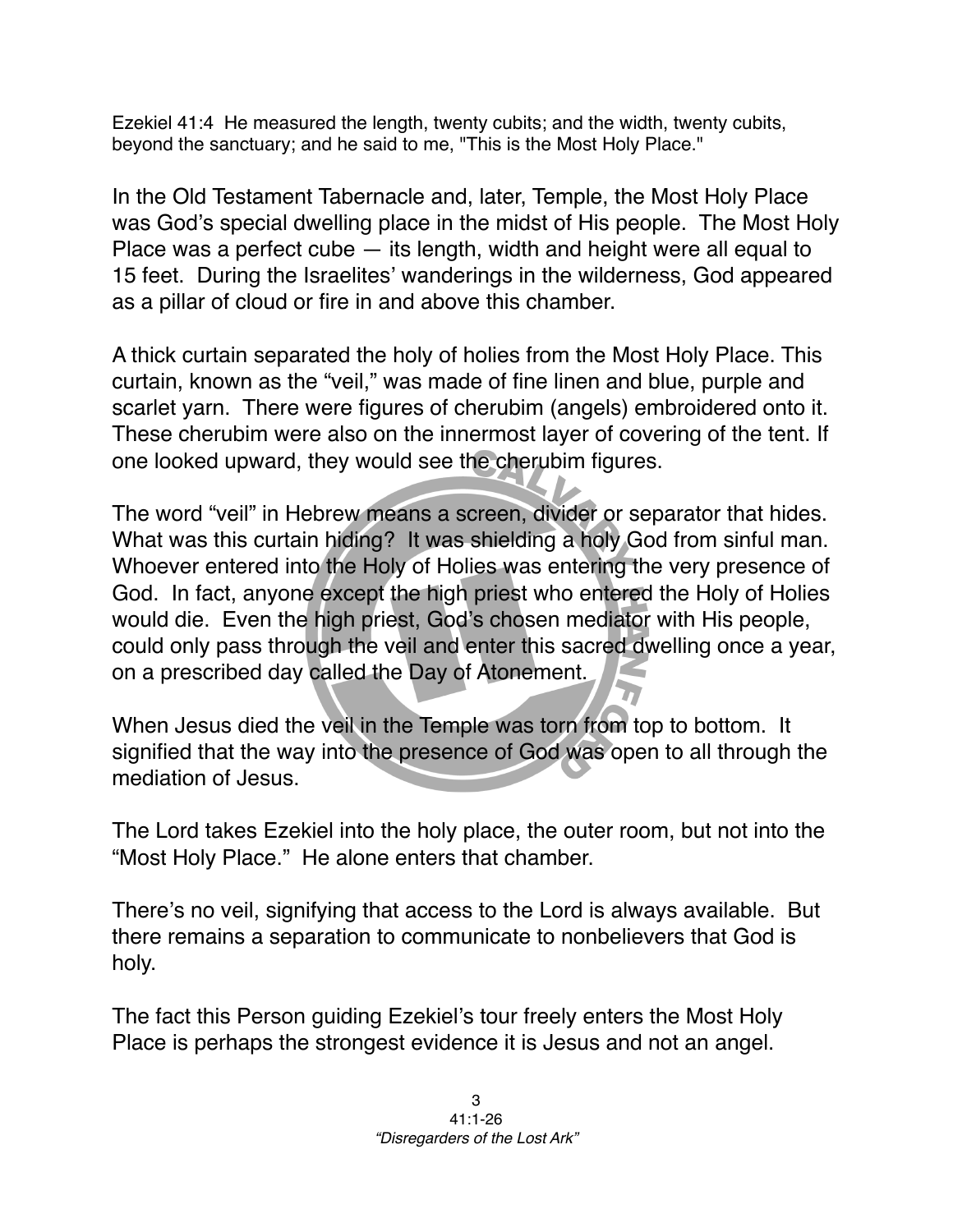Next Ezekiel was shown the rooms surrounding the Tabernacle rooms.

Ezekiel 41:5 Next, he measured the wall of the temple, six cubits. The width of each side chamber all around the temple was four cubits on every side.

Ezekiel 41:6 The side chambers were in three stories, one above the other, thirty chambers in each story; they rested on ledges which were for the side chambers all around, that they might be supported, but not fastened to the wall of the temple.

Ezekiel 41:7 As one went up from story to story, the side chambers became wider all around, because their supporting ledges in the wall of the temple ascended like steps; therefore the width of the structure increased as one went up from the lowest story to the highest by way of the middle one.

Ezekiel 41:8 I also saw an elevation all around the temple; it was the foundation of the side chambers, a full rod, that is, six cubits high.

Ezekiel 41:9 The thickness of the outer wall of the side chambers was five cubits, and so also the remaining terrace by the place of the side chambers of the temple.

Ezekiel 41:10 And between it and the wall chambers was a width of twenty cubits all around the temple on every side.

Ezekiel 41:11 The doors of the side chambers opened on the terrace, one door toward the north and another toward the south; and the width of the terrace was five cubits all around.

Surrounding the temple will be three levels, three stories, of side rooms, one above another, thirty on each level. In Solomon's Temple these rooms were storerooms for the temple equipment and storage chambers for the people's tithes and offerings.

Will there be tithes and offerings in the Millennium? Apparently there will.

What does that suggest to you? Mind you, it's the Millennium and the Lord is on the earth and streams are breaking out in the desert. God really doesn't need anything. He's not broke.

It suggests that giving is important from the perspective of the giver. It's good for you and I to give to God.

For one thing, giving is good because it causes you to get alone with God and take a look at how He's blessed you, how He is caring for you. Gratitude toward God will develop into generosity towards His people as you are encouraged to give to His work on earth.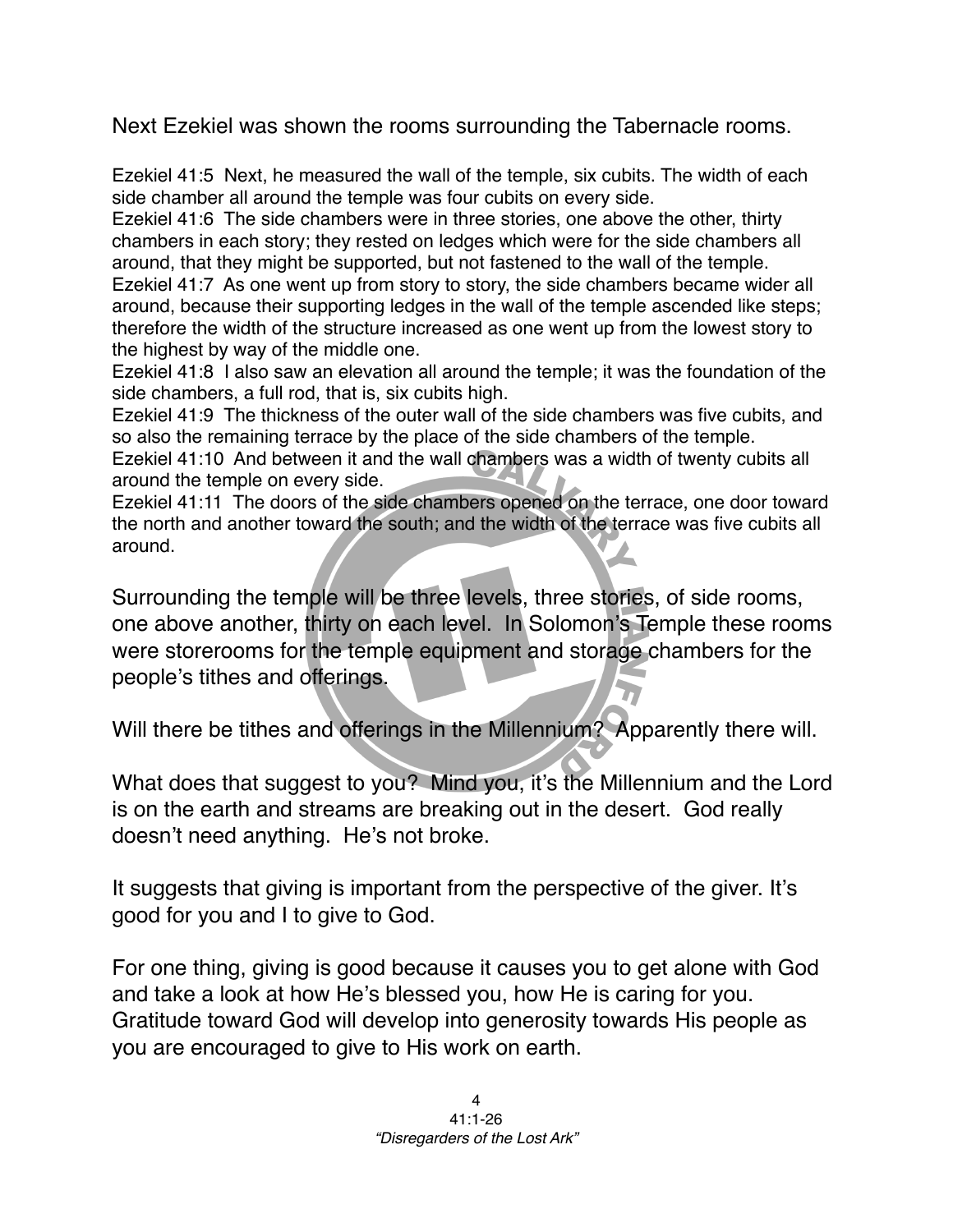Ezekiel next sees a building whose purpose and use remains undisclosed.

Ezekiel 41:12 The building that faced the separating courtyard at its western end was seventy cubits wide; the wall of the building was five cubits thick all around, and its length ninety cubits.

Ezekiel 41:13 So he measured the temple, one hundred cubits long; and the separating courtyard with the building and its walls was one hundred cubits long;

Ezekiel 41:14 also the width of the eastern face of the temple, including the separating courtyard, was one hundred cubits.

There is conjecture that this building will be where animal parts that are not part of the sacrifices will be taken in order to be disposed of. They get that from the use of the word "separating." But really we're not told exactly what it's purpose will be.

Jesus did not feel the need to make a full disclosure of this building to Ezekiel. It reminds me that I will not always be privileged to everything the Lord is doing as He builds in my life. Some things will remain a mystery to me.

At many points I'm going to have to walk by faith, trusting that the Lord knows best for me. Indeed, if He explained some things ahead of time, I'd probably refuse them! Then I'd miss the lessons, the opportunities, the maturing that He deems needful along my journey home to Heaven.

Ezekiel next saw some "galleries."

Ezekiel 41:15 He measured the length of the building behind it, facing the separating courtyard, with its galleries on the one side and on the other side, one hundred cubits, as well as the inner temple and the porches of the court,

Ezekiel 41:16 their doorposts and the beveled window frames. And the galleries all around their three stories opposite the threshold were paneled with wood from the ground to the windows - the windows were covered -

Ezekiel 41:17 from the space above the door, even to the inner room, as well as outside, and on every wall all around, inside and outside, by measure.

Ezekiel 41:18 And it was made with cherubim and palm trees, a palm tree between cherub and cherub. Each cherub had two faces,

Ezekiel 41:19 so that the face of a man was toward a palm tree on one side, and the face of a young lion toward a palm tree on the other side; thus it was made throughout the temple all around.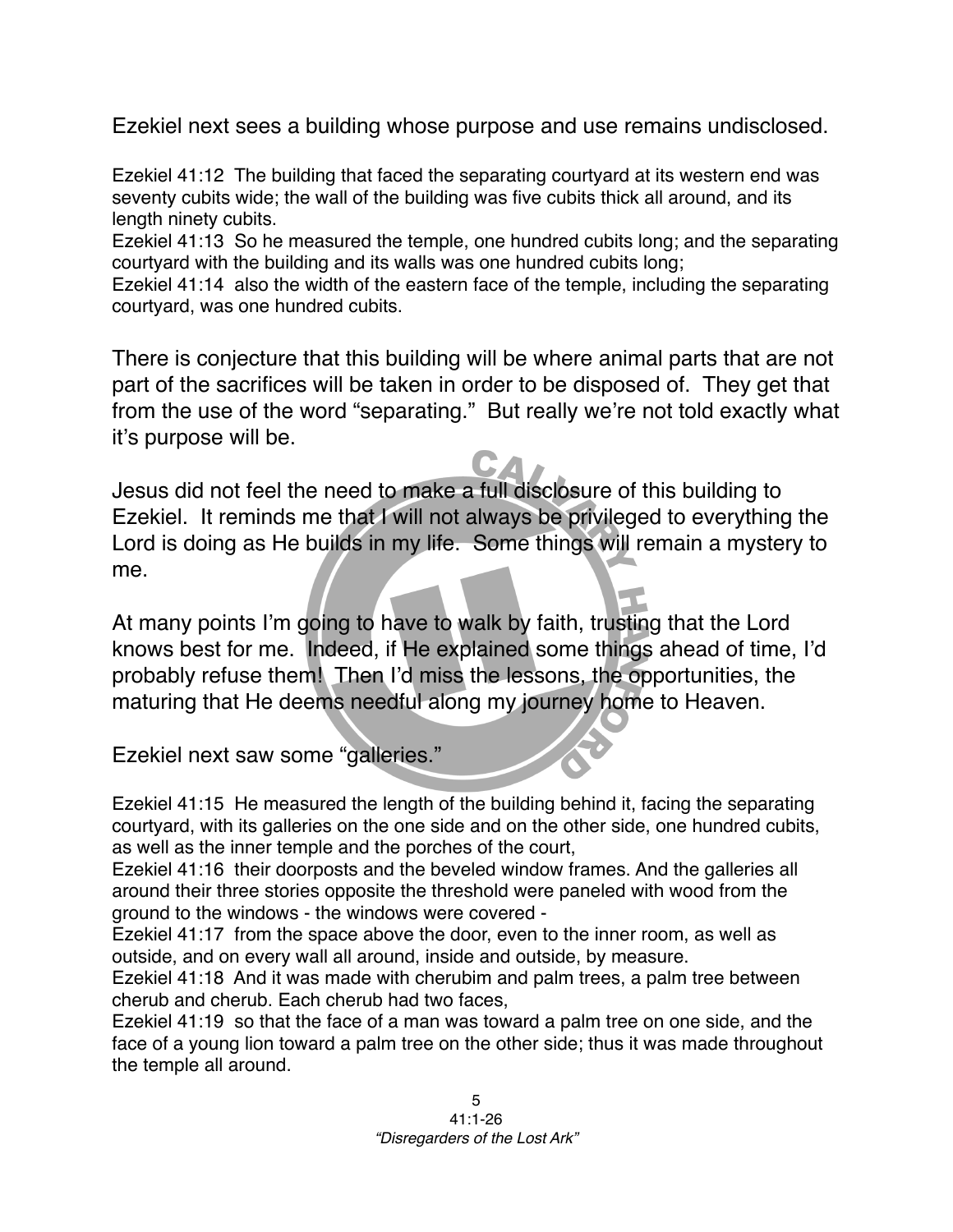Ezekiel 41:20 From the floor to the space above the door, and on the wall of the sanctuary, cherubim and palm trees were carved.

These "galleries" are something like terraced lofts. I admit I'm having a hard time visualizing all this. I'm not good at understanding things from a description.

What I would note in this section is the carvings. We talked about this in our last study in Ezekiel but it bears repeating. God is concerned with both function and form. He likes beautiful things and He likes making things beautiful.

It is not automatically more spiritual to be a minimalist, or to do the very least in order to get by, or to be as plain as possible. If you don't have much to work with, you can still do your best, make it as nice as it can be. If nothing else it can be clean, neat, picked-up.

Some people who assume less is better are really just lazy.

Your mansion, and the New Jerusalem, are going to be top-drawer, first rate. No detail will be overlooked. Until we get there we should be no less interested in details.

Finally, at least with regard to chapter forty-one, Ezekiel saw an altar.

Ezekiel 41:21 The doorposts of the temple were square, as was the front of the sanctuary; their appearance was similar.

Ezekiel 41:22 The altar was of wood, three cubits high, and its length two cubits. Its corners, its length, and its sides were of wood; and he said to me, "This is the table that is before the Lord."

Ezekiel 41:23 The temple and the sanctuary had two doors.

Ezekiel 41:24 The doors had two panels apiece, two folding panels: two panels for one door and two panels for the other door.

Ezekiel 41:25 Cherubim and palm trees were carved on the doors of the temple just as they were carved on the walls. A wooden canopy was on the front of the vestibule outside.

Ezekiel 41:26 There were beveled window frames and palm trees on one side and on the other, on the sides of the vestibule - also on the side chambers of the temple and on the canopies.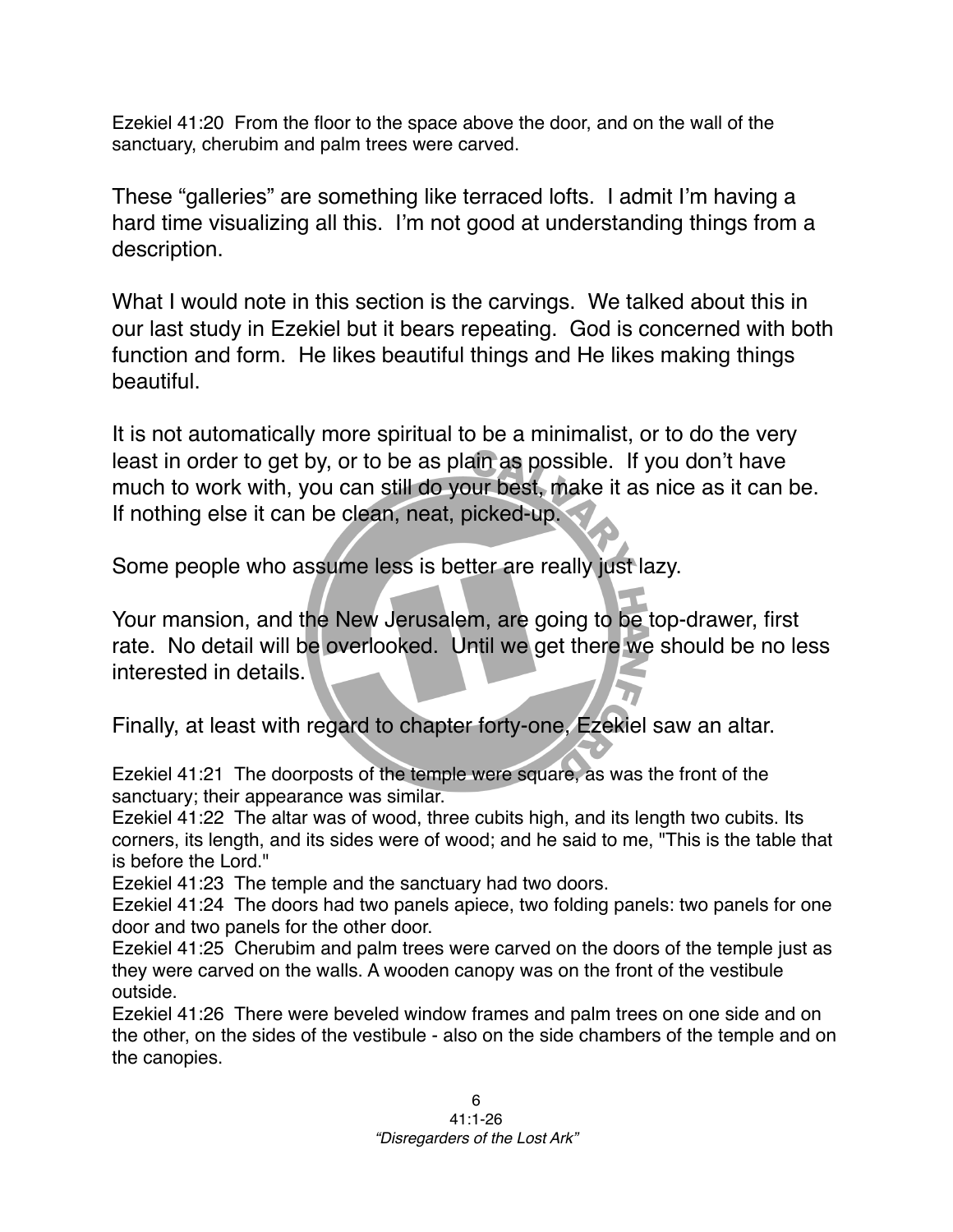This altar corresponds to the altar of incense in the Old Testament Temple.

We need to be careful to make arguments from silence, but it is interesting to note that a lot of familiar items of Temple furniture are not listed.

Most notably you don't see the Ark of the Covenant. The Ark of the Covenant is first mentioned in the Bible in Exodus 25. Following Israel's deliverance from slavery in Egypt, God instructs Moses to build the Tabernacle (or tent) in which the Israelites will worship God. Placed in the Most Holy Place the Ark of the Covenant was the most sacred object in the Tabernacle.

Detailed instructions were given by God to construct the Ark. It was to be made with acacia wood and overlaid with gold. Dimensionally, the Ark was to be 2.5 cubits long and 1.5 cubits wide and high. Atop the Ark were two gold cherubs that stood with their wings covering an area of the Ark known as the "Mercy Seat."

The Ark of the Covenant contained three items of extreme significance to the Israelites.

- 1. The first was two stone tablets bearing the divine inscription of the Ten Commandments.
- 2. The second item in the Ark was the rod of Aaron. God miraculously caused Aaron's rod to bud with blossoms to show the rest of the tribes of Israel that it was God's will for Aaron to be in charge of the Priesthood (Numbers 17).
- 3. The last item was a golden pot of manna. Manna was the food God miraculously provided for the Israelites during their 40 years of desert wanderings (Exodus 16).

The Ark of the Covenant disappeared from the Jewish Temple somewhere before or during the Babylonian invasion of Jerusalem in 586BC.

There are lots of theories as to where the Ark might be. The Ethiopians claim that they have it. In Israel the Temple Institute is the group replicating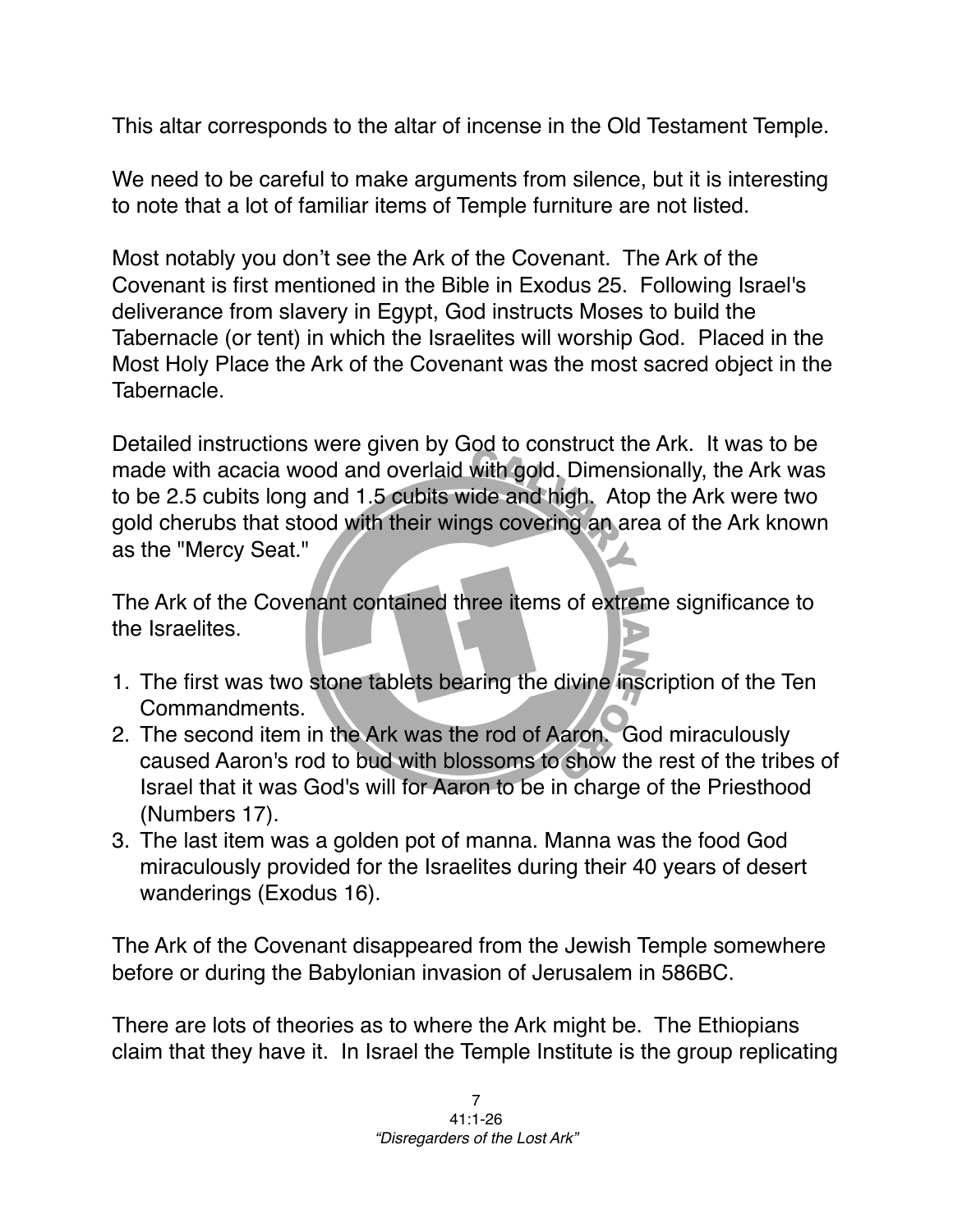articles for the restoration of Temple sacrifice. Here is what they say about the Ark.

Tradition records that even as King Solomon built the First Temple, he already knew, through Divine inspiration, that eventually it would be destroyed. Thus Solomon, the wisest of all men, oversaw the construction of a vast system of labyrinths, mazes, chambers and corridors underneath the Temple Mount complex. He commanded that a special place be built in the bowels of the earth, where the sacred vessels of the Temple could be hidden in case of approaching danger... tradition teaches that King Josiah of Israel, who lived about forty years before the destruction of the First Temple, commanded the Levites to hide the Ark, together with the original menorah and several other items, in this secret hiding place which Solomon had prepared.

This location is recorded in our sources, and today, there are those who know exactly where this chamber is. And we know that the ark is still there, undisturbed, and waiting for the day when it will be revealed.

An attempt was made some few years ago to excavate towards the direction of this chamber. This resulted in widespread Moslem unrest and rioting. They stand a great deal to lose if the Ark is revealed - for it will prove to the whole world that there really was a Holy Temple, and thus, that the Jews really do have a claim to the Temple Mount.

Quite honestly, I don't think the Ark exists on earth anymore. The Ark was probably lost or destroyed when the Babylonians sacked Jerusalem and destroyed the Temple. If Jews had hidden it, the Ark would surely have been used in the Second Temple, which the historian Josephus says it wasn't.

Furthermore, there is this passage from Jeremiah:

Jeremiah 3:16 "Then it shall come to pass, when you are multiplied and increased in the land in those days," says the Lord, "that they will say no more, 'The ark of the covenant of the Lord.' It shall not come to mind, nor shall they remember it, nor shall they visit it, nor shall it be made anymore.

This verse comes as quite a shock to some Christians who have assumed that the Ark must be found before the Tribulation Temple can be built and animal sacrifice reinstituted. Others have simply assumed that the Ark would be replaced in the Holy of Holies when the Lord's Millennial Temple is built.